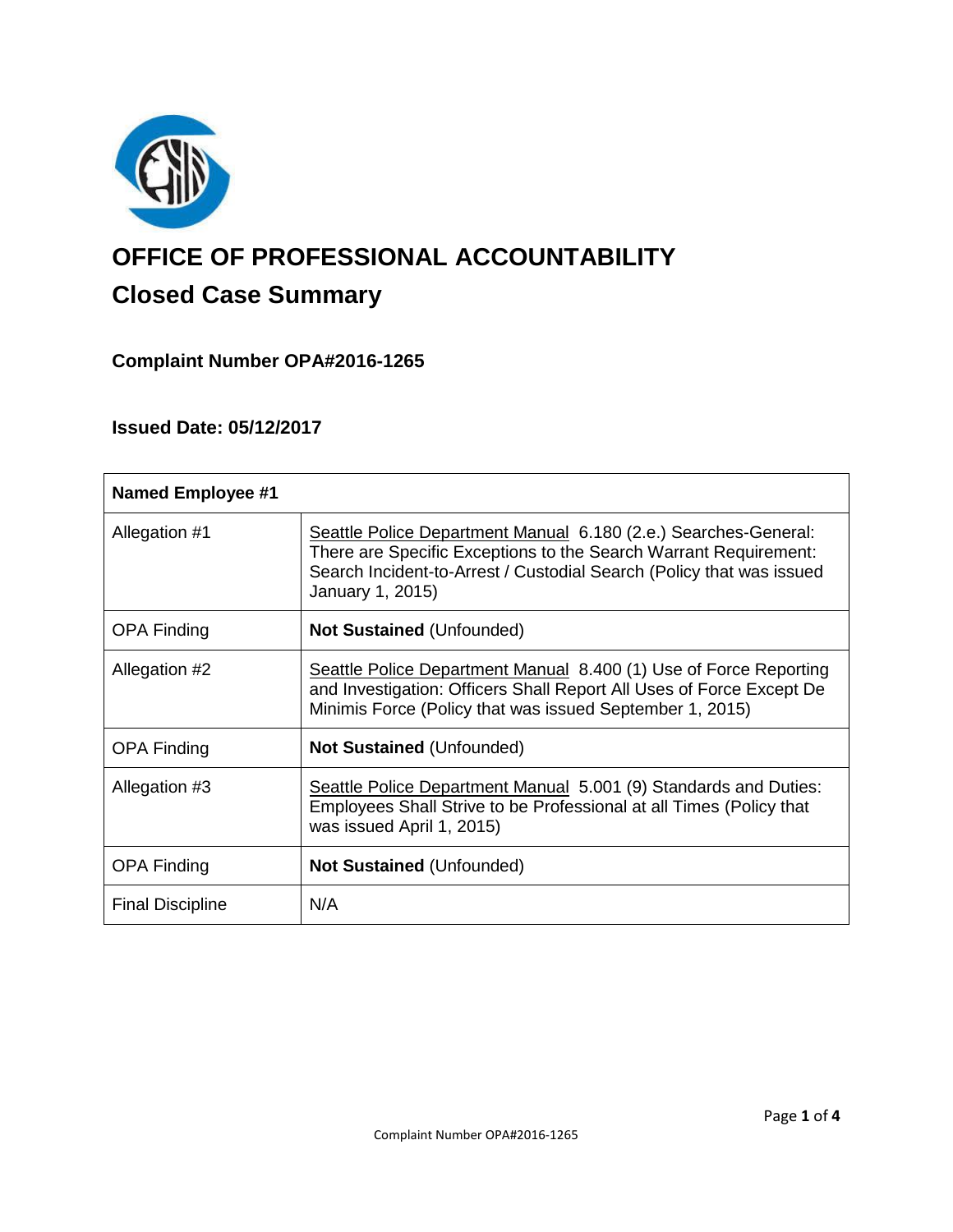| <b>Named Employee #2</b> |                                                                                                                                                                      |
|--------------------------|----------------------------------------------------------------------------------------------------------------------------------------------------------------------|
| Allegation #1            | Seattle Police Department Manual 5.001 (9) Standards and Duties:<br>Employees Shall Strive to be Professional at all Times (Policy that<br>was issued April 1, 2015) |
| <b>OPA Finding</b>       | <b>Not Sustained (Inconclusive)</b>                                                                                                                                  |
| <b>Final Discipline</b>  | N/A                                                                                                                                                                  |

## **INCIDENT SYNOPSIS**

The Named Employees arrested the complainant.

## **COMPLAINT**

The complainant was recently arrested. She alleged that during the arrest the following happened: (1) she was inappropriately touched by Named Employee #1 during a weapon search; (2) Named Employee #2 used unprofessional language when he talked with her; (3) the handcuffs were applied too tight causing her pain that was never addressed by the Named Employees; (4) she was kept in handcuffs during the entire time she was detained; and (5) she was not allowed to use a phone while in custody at the police precinct.

## **INVESTIGATION**

The OPA investigation included the following actions:

- 1. Review of the complaint
- 2. Interview of the complainant
- 3. Search for and review of all relevant records and other evidence
- 4. Review of In-Car Videos (ICV)
- 5. Interviews of SPD employees

## **ANALYSIS AND CONCLUSION**

The preponderance of the evidence from the OPA investigation supported the conclusion that Named Employee #1 followed policy and training in conducting a pat-down search of the female complainant as part of the arrest procedure. Specifically, video and testimonial evidence did not support the complainant's allegation that Named Employee #1 inappropriately grabbed or groped the complainant's breast and/or buttocks. Instead, the evidence showed that Named Employee #1 followed his training in how to conduct a proper search. The evidence also showed that Named Employee #1, a Student Officer at the time, was told by his Field Training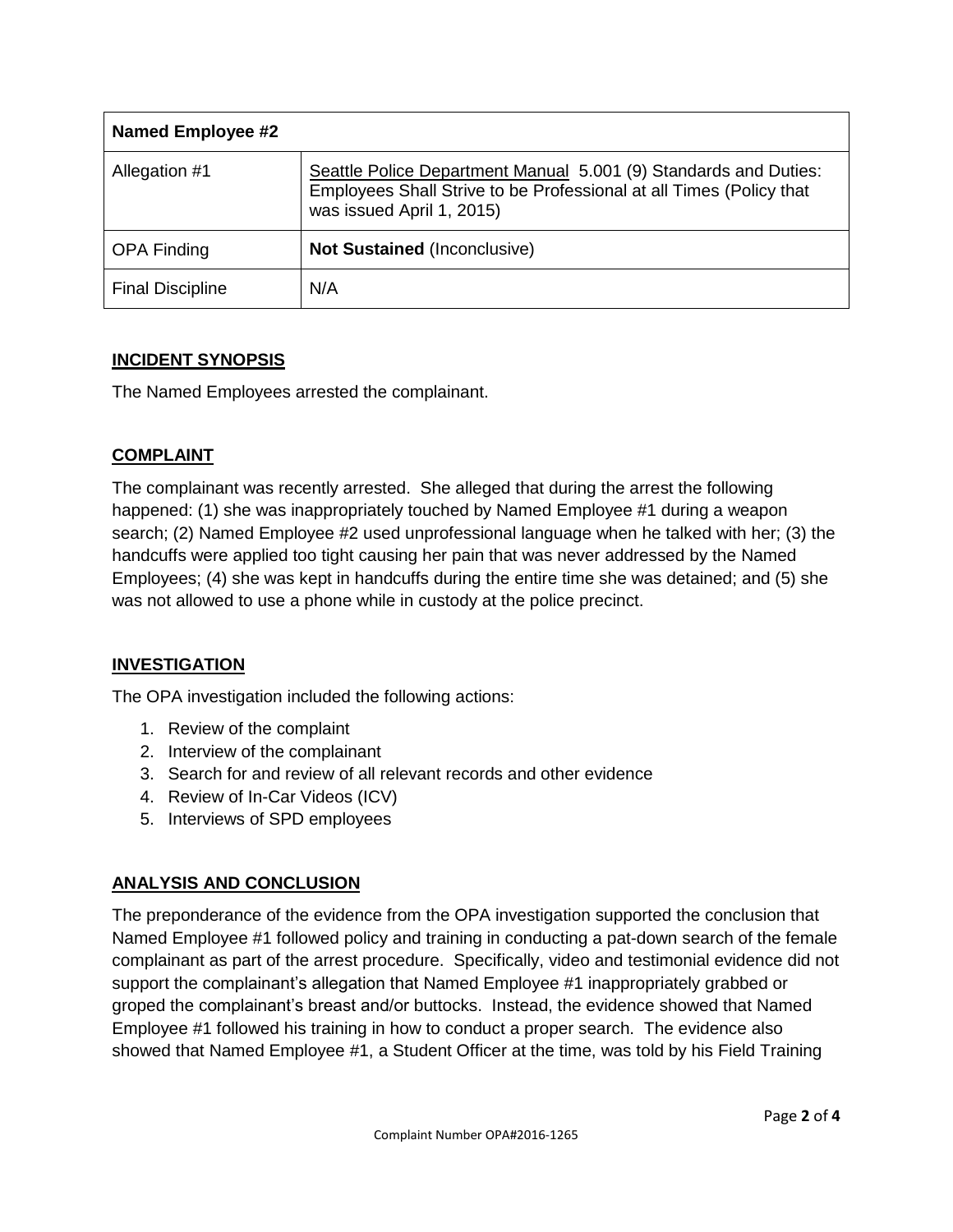Officer that no female officer was immediately available to respond within a reasonable amount of time and conduct the search of the female subject.

The preponderance of the evidence from the OPA investigation showed that the complainant did not report pain or injury from the handcuffs to Named Employee #1, or any other officer. As a result, Named Employee #1 had no obligation to report a Type I use of force.

The preponderance of the evidence from the OPA investigation showed that Named Employee #1 made no statements nor took any actions with respect to the complainant that were inconsistent with the requirements of this policy. Specifically, video and testimonial evidence showed that Named Employee #1 never used any profanity or other unprofessional language in the presence of the complainant.

The complainant alleged that Named Employee #2 told her to "shut the fuck up." None of the ICV from this incident contained audio of Named Employee #2 saying this. The holding cell video from the precinct did show that Named Employee #2 was in the holding cell with the complainant at some time and it appeared they were interacting with each other. Named Employee #2 denied using the alleged language with the complainant. No audio from holding cells is recorded.

### **FINDINGS**

#### **Named Employee #1**

#### Allegation #1

A preponderance of the evidence supported the conclusion that Named Employee #1 followed policy and training. Therefore a finding of **Not Sustained** (Unfounded) was issued for *Searches-General: There are Specific Exceptions to the Search Warrant Requirement: Search Incident-to-Arrest / Custodial Search.*

#### Allegation #2

A preponderance of the evidence showed that Named Employee #1 had no obligation to report a Type I use of force. Therefore a finding of **Not Sustained** (Unfounded) was issued for *Use of Force Reporting and Investigation: Officers Shall Report All Uses of Force Except De Minimis Force.*

#### Allegation #3

A preponderance of the evidence showed that Named Employee #1 made no statements nor took any actions with respect to the complainant that were inconsistent with the requirements of this policy. Therefore a finding of **Not Sustained** (Unfounded) was issued for *Standards and Duties: Employees Shall Strive to be Professional at all Times.*